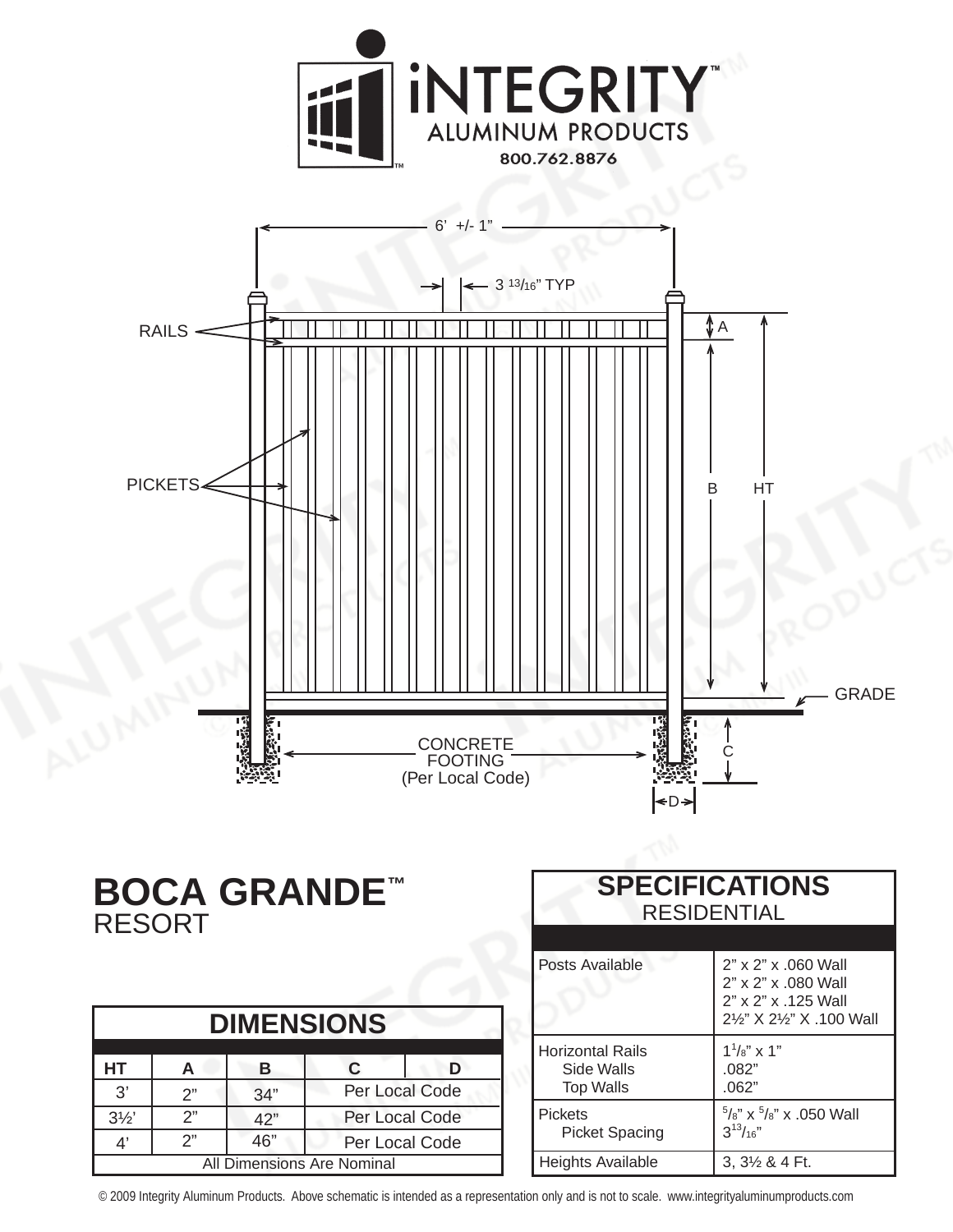



## **BOCA GRANDE™** RESORT EXTREME

| <b>DIMENSIONS</b>          |    |     |                |  |
|----------------------------|----|-----|----------------|--|
| <b>HT</b>                  | А  | в   | C              |  |
| 3'                         | 2" | 34" | Per Local Code |  |
| $3\frac{1}{2}$             | 2" | 42" | Per Local Code |  |
| 4'                         | 2" | 46" | Per Local Code |  |
| All Dimensions Are Nominal |    |     |                |  |

| <b>SPECIFICATIONS</b><br><b>RESIDENTIAL</b>               |                                                                                                |  |
|-----------------------------------------------------------|------------------------------------------------------------------------------------------------|--|
| Posts Available                                           | 2" x 2" x .060 Wall<br>2" x 2" x .080 Wall<br>2" x 2" x .125 Wall<br>21/2" X 21/2" X .100 Wall |  |
| <b>Horizontal Rails</b><br>Side Walls<br><b>Top Walls</b> | $1^{1}/s''$ x 1"<br>.082"<br>.062"                                                             |  |
| <b>Pickets</b><br><b>Picket Spacing</b>                   | $5/8$ " x $5/8$ " x .050 Wall<br>$1^5$ / $\frac{3}{8}$                                         |  |
| Heights Available                                         | 3, 3½ & 4 Ft.                                                                                  |  |

© 2009 Integrity Aluminum Products. Above schematic is intended as a representation only and is not to scale. www.integrityaluminumproducts.com